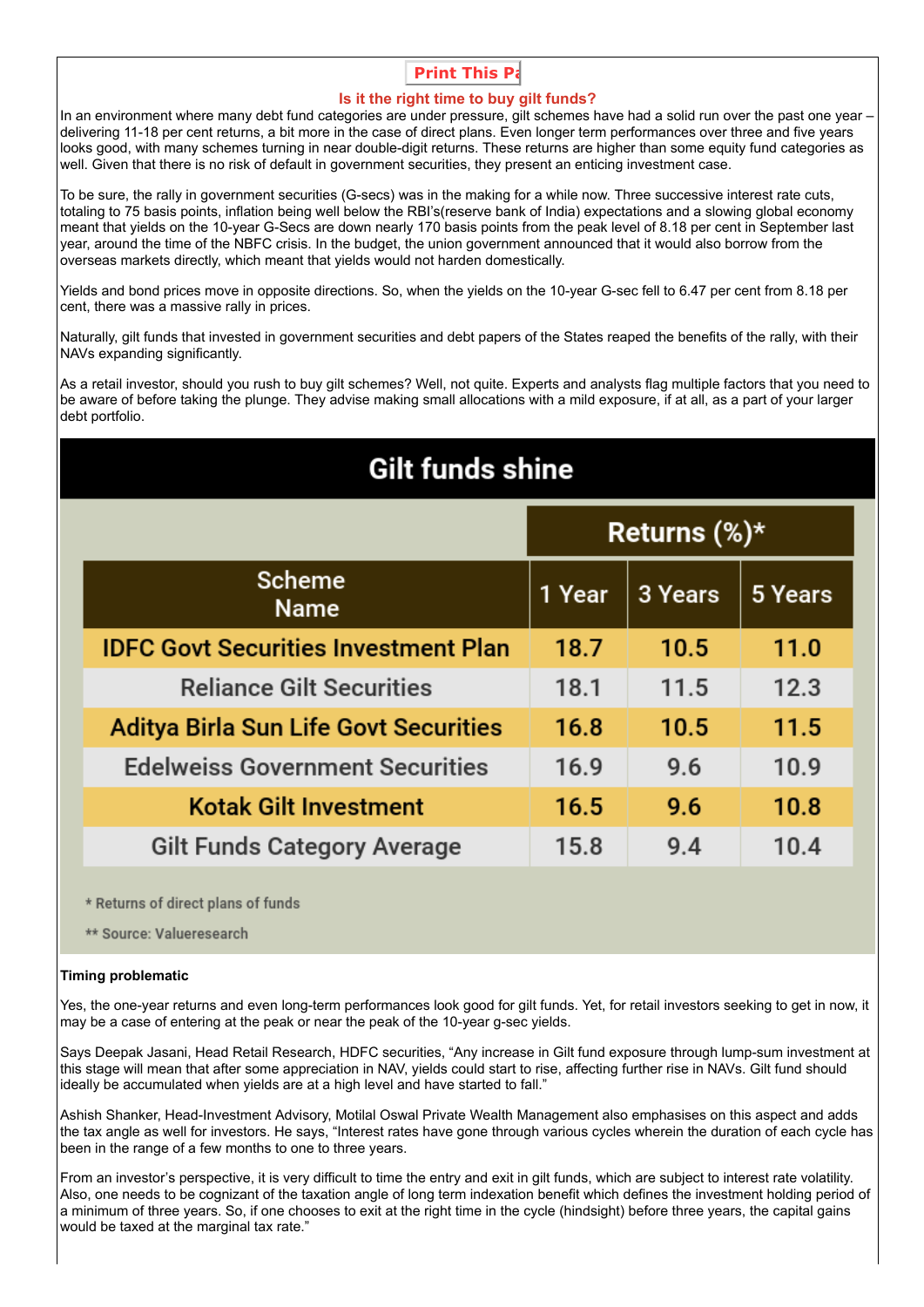#### **Outperformers differ every season**

While gilt funds may have delivered exceptional returns in the falling interest rate scenario, the same performance may not be repeated in all cycles. So, dynamic bond, credit opportunities and high-quality short-term funds have delivered returns in various interest rate cycles from January 2010 to September 2018, as the table provided by Motilal Oswal Private Wealth Management (compiled with data from Bloomberg and ACE MF) shows.



As Ashish of Motilal Oswal says, "History suggests that different market cycles call for different strategies and there have been cycles wherein high quality accrual or credit oriented strategies have given superior or at par returns, as depicted in the graph (Jan 2010-Sep 2018). Hence, both duration and credit oriented strategies play out at various point in time."

#### **Gilts face interest rate risk**

One aspect for retail investors to note is that as the credit risk is absent in government securities, the return expectations too need to be tempered, as there would be no spreads to make as in the case of corporate bonds. Also, gilts do face the impact of interest rate cycles and gyrate accordingly.

When there are two bonds with different credit qualities, but the same maturity period the credit spread is the difference in their yields. Usually, credit spreads are calculated as a difference between corporate and sovereign bond yields.

Deepak of HDFC Securities says, "The more the risk, the more the return and lesser the risk, lesser is the return. So, gilt funds, being one of the least risky funds (in terms of credit risk—though they carry marked-to-market risks due to yield changes), you cannot expect exponential returns."

Says Devang Kakkad, Head of Research, Equirus Wealth Management, "Gilt fund returns are volatile with particularly sharp movements during reversal of interest rate cycles. They tend to lose out on the higher yield on account of credit spreads available in other categories of debt funds. Hence, Gilt funds can at best be a tactical allocation in the portfolio."

#### **So what should investors do?**

Experts suggest investing only in schemes where the securities are highly rated (AAA) and where fund managers make tactical allocations to government securities as a part of the overall portfolio. Some also suggest staying with low-duration funds as these tend to take minimal credit risks and are not affected majorly by interest rate movements.

Ashish says, "An individual investor should not invest purely into Gilt Funds (short/long) since it would be challenging for the investor to time the interest rate cycle. However, one can invest in high quality (AAA oriented strategies) with short to medium term duration wherein the fund manager may tactically invest in short and long term G-Secs/State Development Loans (SDLs) to take advantage of the interest rate cycle. Having said, one can also look at the open-ended roll down strategies investing in high quality AAA/Government Bonds/SDLs, so as to lock in at high absolute yields and in turn mitigate interest rate risk."

Adds Devang, "While there is possibility of gilt fund outperformance continuing, investors should however avoid duration play in their portfolio. We continue to have preference for low duration and ultra-short duration schemes for debt investors with long-term horizon. Avoiding duration play will help investors minimize interest rate risk while reducing returns volatility."

#### **Moneycontrol's take**

Investors shouldn't be taken by the recent return in gilt funds and make a mad dash for these schemes. Given the fluctuation in interest rates that is possible, gilt fund NAVs too would gyrate, thus necessitating timing of entry and exit – a task that would be